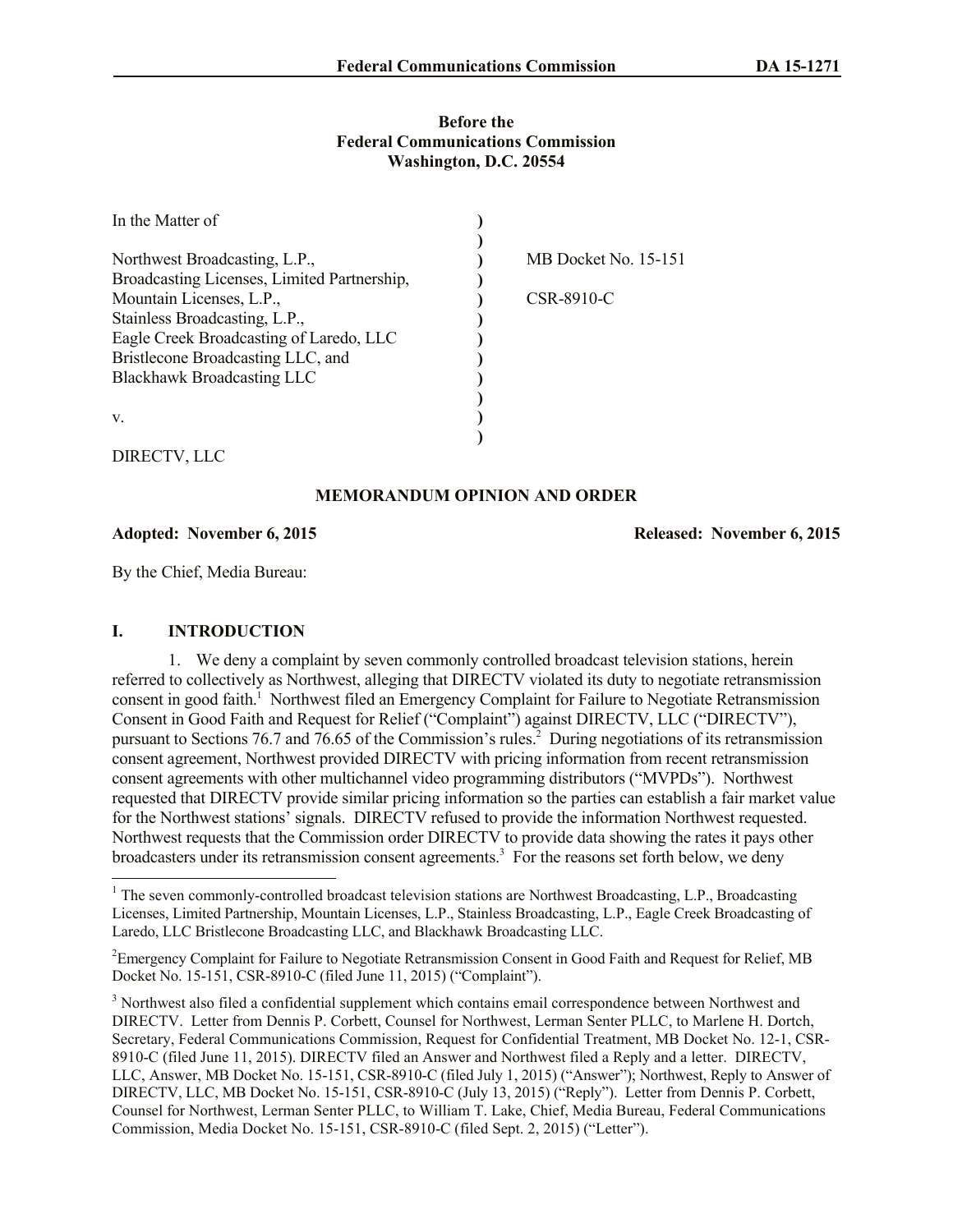Northwest's complaint.

# **II. BACKGROUND**

2. Section 325(b)(3)(C) of the Communications Act of 1934, as amended (the "Act"), obligates broadcasters and multichannel video programming distributors ("MVPDs") to negotiate retransmission consent in good faith.<sup>4</sup> Specifically, Section  $325(b)(3)(C)(iii)$  of the Act directs the Commission to establish regulations that "prohibit a multichannel video programming distributor from failing to negotiate in good faith for retransmission consent under this section."<sup>5</sup>

3. In its *Good Faith Order*, the Commission adopted rules implementing the good faith negotiation provisions and the complaint procedures for alleged rule violations.<sup>6</sup> The *Good Faith Order*  adopted a two-part test for good faith.<sup>7</sup> The first part of the test consists of a brief, objective list of negotiation standards which, if violated, constitute a *per se* breach of the duty to negotiate in good faith.<sup>8</sup> The second part of the test considers the totality of the circumstances. Under this standard, a broadcast television station or MVPD may present facts to the Commission which could, even though they do not allege a violation of the objective standards, constitute a failure to negotiate in good faith.<sup>9</sup> A television broadcast station or MVPD believing itself aggrieved under the good faith rules may file a complaint pursuant to Section 76.7 of the Commission's rules.<sup>10</sup> The burden of proof in good faith complaints is on

6 *Implementation of the Satellite Home Viewer Improvement Act of 1999: Retransmission Consent Issues*, First Report and Order, 15 FCC Rcd 5445 (2000) ("*Good Faith Order*"), *recon. granted in part*, 16 FCC Rcd 15599 (2001).

<sup>7</sup> *Good Faith Order*, 15 FCC Rcd at 5457, ¶ 30.

<sup>8</sup> *Id.* at 5462-64,  $\P$  40-46. First, a broadcast television station or MVPD ("Negotiating Entity") may not refuse to negotiate retransmission consent. Second, a Negotiating Entity must appoint a negotiating representative with authority to make binding representations on retransmission consent issues. Third, a Negotiating Entity must agree to meet at reasonable times and locations to negotiate retransmission consent and cannot act in a manner that would unreasonably delay the course of negotiations. Fourth, a Negotiating Entity may not put forth a single, unilateral proposal. Fifth, a Negotiating Entity may not fail to respond to the other party's retransmission consent proposal, and must provide the reasons for rejecting any such proposal. Sixth, a Negotiating Entity is prohibited from executing an agreement with any party requiring the Negotiating Entity not to enter into a retransmission consent agreement with any other television broadcast station or MVPD. Seventh, a Negotiating Entity must agree to execute a written retransmission consent agreement that sets forth the full understanding of the broadcaster and the MVPD. Eighth, coordination of negotiations or negotiation on a joint basis by two or more television broadcast stations in the same local market (as defined in 17 U.S.C. 122(j)) to grant retransmission consent to a multichannel video programming distributor, unless such stations are directly or indirectly under common de jure control permitted under the regulations of the Commission. Finally, a television broadcast station may not impose limitations on the ability of a multichannel video programming distributor to carry into the local market (as defined in 17 U.S.C. § 122(j)) of such station a television signal that has been deemed significantly viewed, within the meaning of § 76.54 of this part, or any successor regulation, or any other television broadcast signal such distributor is authorized to carry under 47 U.S.C. 338, 339, 340 or 534, unless such stations are directly or indirectly under common de jure control permitted by the Commission. *Id.*; 47 C.F.R. § 76.65(b)(1)(i)-(ix).

<sup>9</sup> *Good Faith Order*, 15 FCC Rcd at 5458, ¶ 32; 47 C.F.R. § 76.65(b)(2).

 $^{10}$  47 C.F.R.  $\&$  76.65(c), 76.7.

 $4\overline{47 \text{ U.S.C. } } 325(b)(3)(C).$ 

 $5$  47 U.S.C. § 325(b)(3)(C)(iii). The good faith negotiation requirement originally was imposed only on television broadcast stations, but a reciprocal obligation was imposed on MVPDs pursuant to the Satellite Home Viewer Extension and Reauthorization Act of 2004. *See Implementation of Section 207 of the Satellite Home Viewer Extension and Reauthorization Act of 2004: Reciprocal Bargaining Obligation*, Report and Order, 20 FCC Rcd 10339 (2005) ("*Reciprocal Bargaining Order*").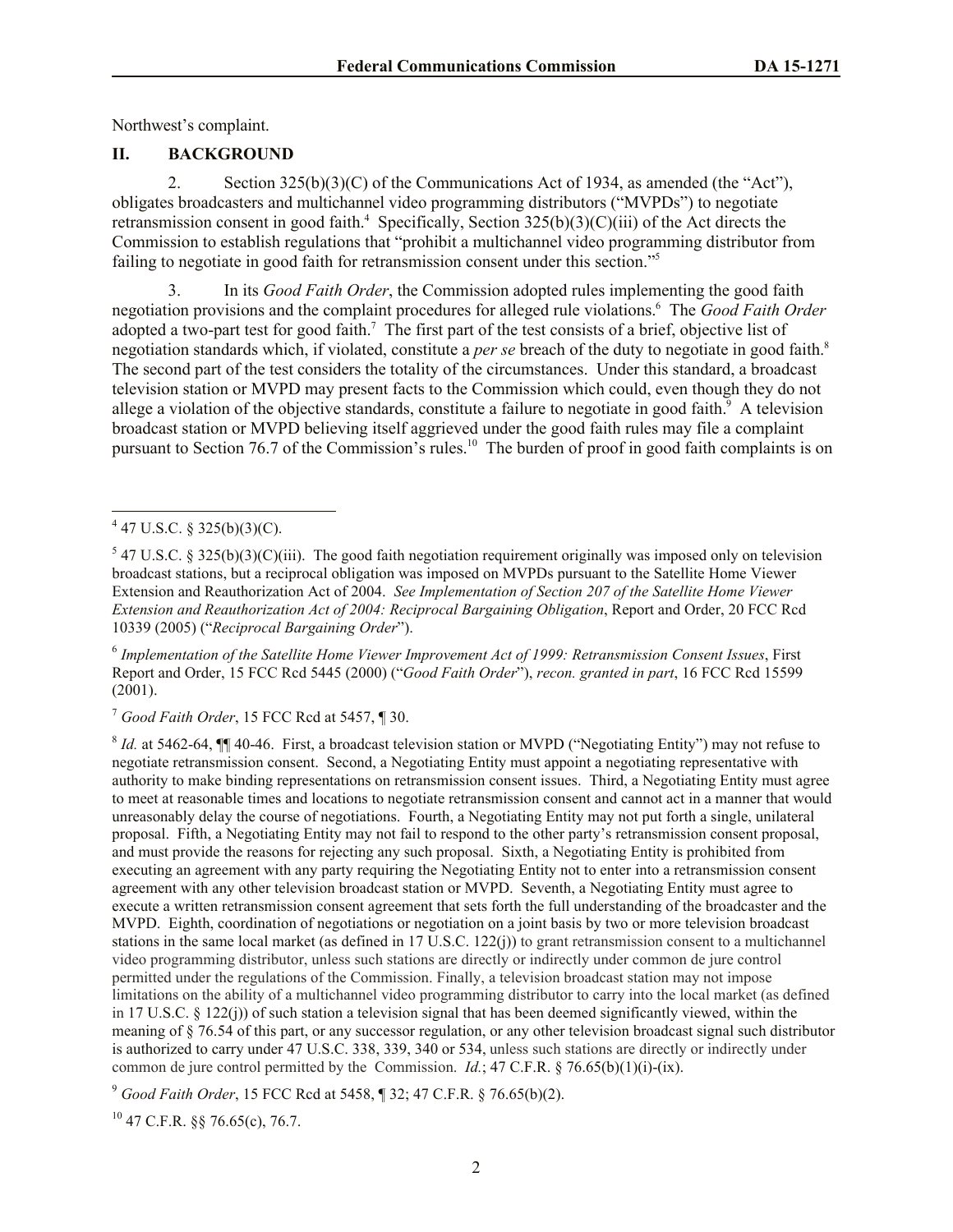the complainant.<sup>11</sup>

4. DIRECTV has been carrying the signals of the seven broadcast companies pursuant to a January 1, 2011 retransmission consent agreement.<sup>12</sup> This agreement was set to expire in February 2015.<sup>13</sup> Northwest and DIRECTV began negotiating a new agreement in November 2014.<sup>14</sup> Between November 2014 and March 26, 2015, DIRECTV made five carriage offers to Northwest.<sup>15</sup> On April 3, 2015, Northwest responded to DIRECTV's March 26, 2015 offer.<sup>16</sup> DIRECTV responded again on April 15,  $2015$ <sup>17</sup> Northwest made one final offer to DIRECTV on May 17, 2015.<sup>18</sup> DIRECTV responded with an offer on May 21, 2015 and a revised offer on May 29, 2015.<sup>19</sup>

5. On May 8, 2015, Northwest provided DIRECTV with data from more than 15 of the retransmission consent agreements it entered into in 2015, with the identity of the MVPDs involved redacted, in an effort to establish a fair market value for the retransmission of its signals.<sup>20</sup> DIRECTV refused to pay the amount that Northwest requested, stating that the amount is far greater than what it pays under any other agreement.<sup>21</sup> In response, Northwest has requested that DIRECTV disclose the rates it pays other broadcasters. DIRECTV has refused to provide this information, stating that it has never received such a request and, therefore, has never given a station access to this confidential information in the course of retransmission consent negotiations.<sup>22</sup> DIRECTV states that Northwest's May 17, 2015 offer contains rates "substantially higher, on a per-subscriber basis, than any retransmission consent agreement DIRECTV has negotiated with any broadcaster anywhere."<sup>23</sup> DIRECTV maintains that it responded to Northwest's offer on May 21, 2015, offering to increase the fees that would be paid to Northwest. According to DIRECTV, when Northwest did not reply to this offer, it subsequently made another counteroffer on May 29, 2015, offering Northwest even more favorable rates. Northwest did not provide a response to the May 29 offer either. 24

6. On September 2, 2015, Northwest filed a letter with the Commission to request a resolution of their Complaint and asked the Commission to require disclosure of relevant AT&T retransmission consent data now that the AT&T/DIRECTV merger has been consummated.<sup>25</sup>

 $14$  Reply at 5.

<sup>15</sup> *Id.* at 2.

<sup>16</sup> *Id*.

l

 $17$  *Id.* 

<sup>18</sup> Northwest made this offer after providing DIRECTV with data from its 2015 retransmission consent agreements. *See infra ¶* 5.

<sup>19</sup> *See infra* ¶ 5.

 $22$  Reply at 4.

 $23$  Reply at 7.

 $24$  Reply at 3-4. Neither party disputes this version of events.

<sup>25</sup> Letter from Dennis P. Corbett, Counsel for Northwest, Lerman Senter PLLC, to William T. Lake, Chief, Media Bureau, Federal Communications Commission, Media Docket No. 15-151, CSR-8910-C (filed Sept. 2, 2015).

 $^{11}$  47 C.F.R. § 76.65(d).

 $12$  Complaint at 2.

<sup>&</sup>lt;sup>13</sup> DIRECTV and Northwest have extended the retransmission consent agreement beyond the original expiration date.

 $20$  Complaint at 3.

 $^{21}$  Reply at 3, 7.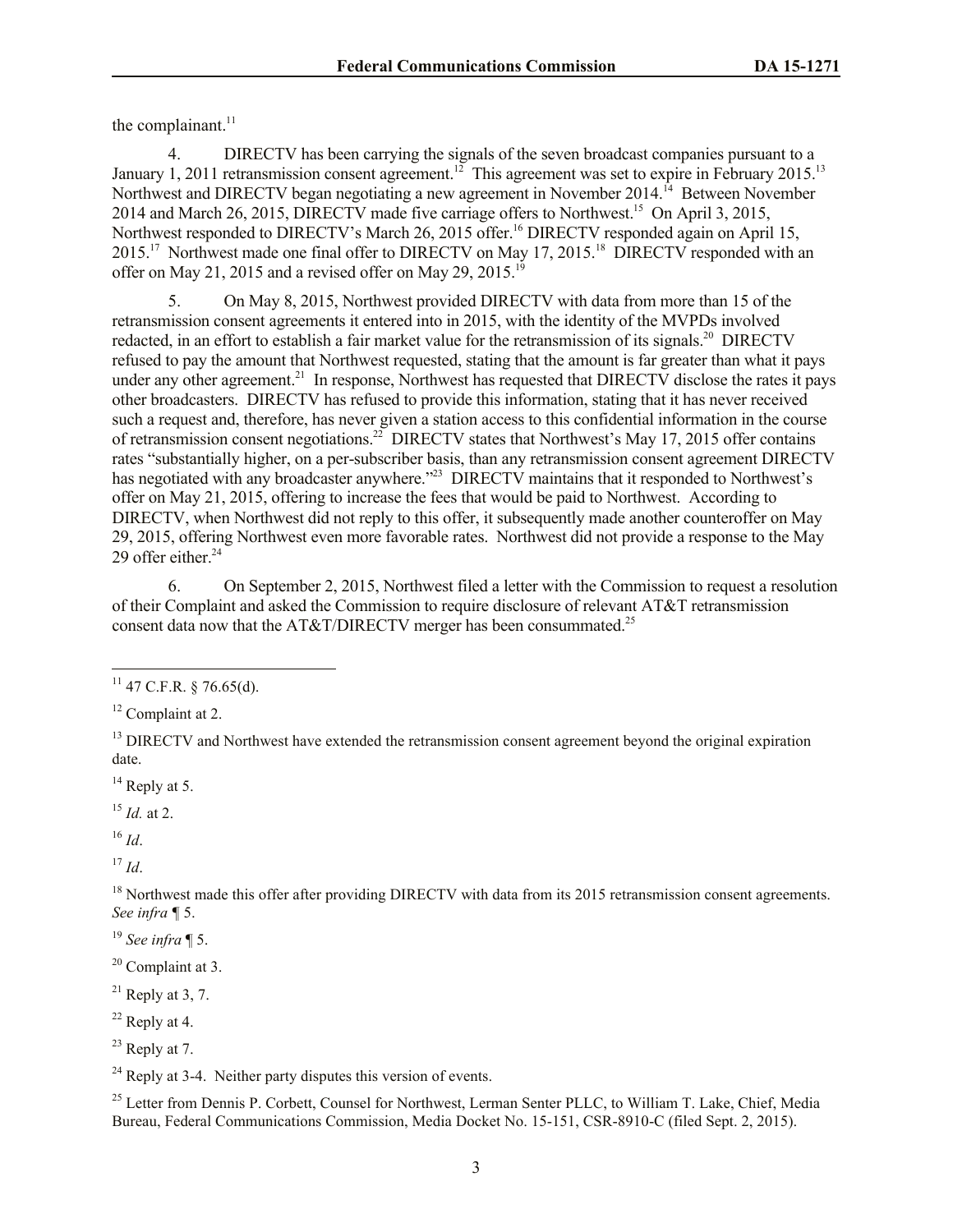# **III. DISCUSSION**

7. We find that the record fails to establish a violation of our existing good faith rules. Northwest argues that DIRECTV's refusal to disclose the amounts it pays to other broadcasters constitutes both a *per se* violation and a violation of the totality of the circumstances standard of the good faith rules.<sup>26</sup> As a remedy for DIRECTV's bad faith negotiations, Northwest requests that the Commission order discovery pursuant to Section 76.7 of the Commission's rules to require DIRECTV to provide its retransmission consent agreement pricing information so that a market price can be established for a retransmission consent agreement between Northwest and DIRECTV.<sup>27</sup> We discuss Northwest's arguments below.

8. *Per se violation.* The record fails to establish a *per se* good faith violation. Northwest contends that DIRECTV's actions violate the "*per se* good faith negotiation rule prohibiting a party from unreasonably delaying negotiations."<sup>28</sup> Northwest states that DIRECTV has refused to provide background facts necessary to successfully complete retransmission consent agreement negotiations.<sup>29</sup> In response, DIRECTV contests Northwest's characterization and states that it has provided multiple, timely offers to Northwest, including two consecutive offers in May 2015 to which Northwest did not reply.<sup>30</sup> DIRECTV argues that it is not required to provide confidential information about its other retransmission consent negotiations in order to successfully complete negotiations with Northwest.<sup>31</sup>

9. In the *Good Faith Order*, the Commission said that "reasonable response times and unreasonable delays will be gauged by the breadth and complexity of the issues contained in an offer."<sup>32</sup> The Commission has also stated that the proximity of the termination of retransmission consent and impending service disruption to customers would also be a factor in determining whether a party had violated the good faith negotiation requirement. The uncontested record demonstrates that DIRECTV has provided offers and counter-offers throughout the negotiations and even made offers more favorable to Northwest in the absence of a counter-offer by Northwest. As to Northwest's argument that DIRECTV caused a delay by not providing the "background facts" requested, as discussed below,<sup>33</sup> we do not find any evidence that DIRECTV acted in a manner that unduly delayed the course of negotiation.

10. *Totality of the Circumstances.* We find that Northwest failed to meet its burden of proving that DIRECTV did not negotiate retransmission consent in good faith under the totality of the circumstances test. Northwest claims that DIRECTV's actions violate the totality of the circumstances test as codified in Section 76.65(b)(2) of the Commission's rules by failing to "base its price demands on demonstrable competitive marketplace considerations."<sup>34</sup> Specifically, Northwest claims that DIRECTV has violated two Commission requirements related to marketplace considerations. First, Northwest

l

 $26$  Complaint at iii, 9-11.

 $^{27}$  47 C.F.R. § 76.7.

 $28$  Complaint at iii, 10.

<sup>29</sup> *Id*. at 10.

 $30$  Reply at 4.

 $31$  Reply at 4, 10-14.

<sup>32</sup> *Good Faith Order*, 15 FCC Rcd at 5463 at ¶ 42.

<sup>33</sup> *See infra* ¶ 9.

<sup>34</sup> Complaint at 10. The Media Bureau stated in *Mediacom* that where counts alleging totality of the circumstances and marketplace consideration violations together were factually interrelated, the Commission would address them together. *Mediacom Communications Corp. v. Sinclair Broadcasting Group, Inc.*, 22 FCC Rcd 35, 39 ¶ (MB 2007) ("*Mediacom*").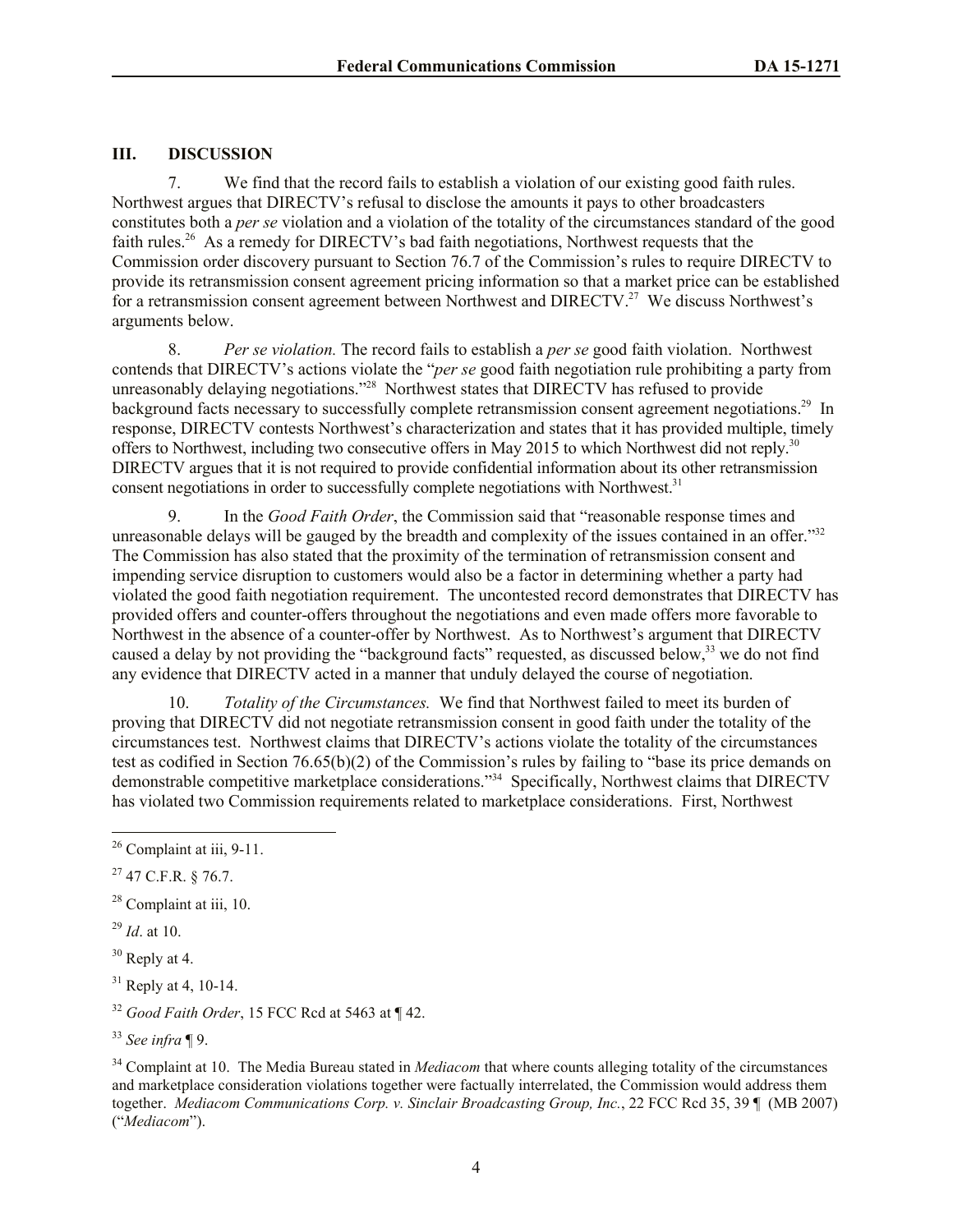claims that DIRECTV violated the requirement that parties "refrain from insisting on terms that are not consistent with competitive marketplace considerations<sup>"35</sup> by giving counter-offers only supported by DIRECTV's statement that its counter-offers are consistent with marketplace conditions.<sup>36</sup> Second, Northwest claims that DIRECTV has violated the Commission's requirement as stated in the *Good Faith Order* that retransmission consent negotiations be conducted in "an atmosphere of honesty, purpose, and clarity of process," by withholding facts about competitive market conditions "with the apparent purpose of evading a true negotiation over a true market price."<sup>37</sup>

11. We reject these claims raised by Northwest. The Commission stated in the *Good Faith Order* that one party to a retransmission consent negotiation must provide an explanation for rejecting the other party's offer but is not required to justify its explanations by document or evidence.<sup>38</sup> In addition, the *Mediacom* decision addressed a retransmission consent dispute with a similar set of facts and supports DIRECTV's interpretation of the *Good Faith Order* requirements.<sup>39</sup> In that dispute, Mediacom accused Sinclair of negotiating in bad faith by insisting on terms that Mediacom claimed were inconsistent with competitive marketplace considerations.<sup>40</sup> Mediacom also accused Sinclair of refusing to disclose the amounts it agreed to receive in retransmission consent agreements with other cable companies.<sup>41</sup> The Media Bureau rejected Mediacom's argument stating that:

good faith negotiation requires both parties to explain their reasons for putting forth or denying an offer. In this instance, however, Mediacom appears to expand this requirement to the point that Sinclair must empirically prove that its offers are consistent with marketplace considerations or violate the good faith rules. Mediacom and Sinclair are sophisticated, well-established media corporations that can determine for themselves whether particular proposals reflect market conditions. Accordingly, we decline to expand the requirement in this manner.<sup>42</sup>

Similarly, in a later decision addressing a good faith negotiation dispute, the Media Bureau stated that, "absent other factors, disagreement over the rates, terms, and conditions of retransmission consent – even fundamental disagreement  $-$  is not indicative of a lack of good faith.<sup> $34$ </sup> In the instant case, Northwest and DIRECTV disagree on the market price for Northwest's signals. As the Commission has stated in the past, absent more, such a disagreement leading to the inability to conclude a retransmission consent agreement does not amount to bad faith.<sup>44</sup> Nor does the disagreement require parties to disclose

l

<sup>40</sup> *Mediacom*, 22 FCC Rcd at 41, ¶ 15.

<sup>41</sup> *Id*. at 41, ¶ 14.

<sup>42</sup> *Id.* at 41, ¶15 (MB 2007) ("*Mediacom*"). While this case applies to cable companies, the Commission has stated that the good faith obligations apply to other MVPDs in the same manner as cable companies, as Congress intended. *Reciprocal Bargaining Order ¶*8.

<sup>43</sup> ACC Licensee, Inc. v. Shentel Telecommunications Company*,* Emergency Petition for Finding of Bad Faith Retransmission Consent Negotiations and for Enforcement of Customer Notice Rules, *Memorandum Opinion and Order*) 27 FCC Rcd 7584, 7587 (MB, 2012) ("*Albritton*").

<sup>35</sup> *Reciprocal Bargaining Order*, 20 FCC Rcd at 10353, ¶ 31.

<sup>36</sup> Complaint at 9-10.

<sup>37</sup> Complaint at iii, 9-11, citing *Good Faith Order*, 15 FCC Rcd at 5455, ¶ 24.

<sup>38</sup> *Good Faith Order*, 15 FCC Rcd at 5464 at ¶ 44 ("blanket rejection of an offer without explaining the reasons for such rejection does not constitute good faith negotiation…. However, this standard is not intended as an information sharing or discovery mechanism. Broadcasters are not required to justify their explanations by document or evidence.").

<sup>39</sup> *See Mediacom Communications Corp. v Sinclair Broadcasting Group, Inc*., Memorandum Opinion and Order, 22 FCC Rcd 35 (MB 2007) ("*Mediacom*").

<sup>44</sup> *Mediacom*, 22 FCC Rcd at 45, ¶ 24; *Albritton*, 27 FCC Rcd at 7590 ¶ 15.